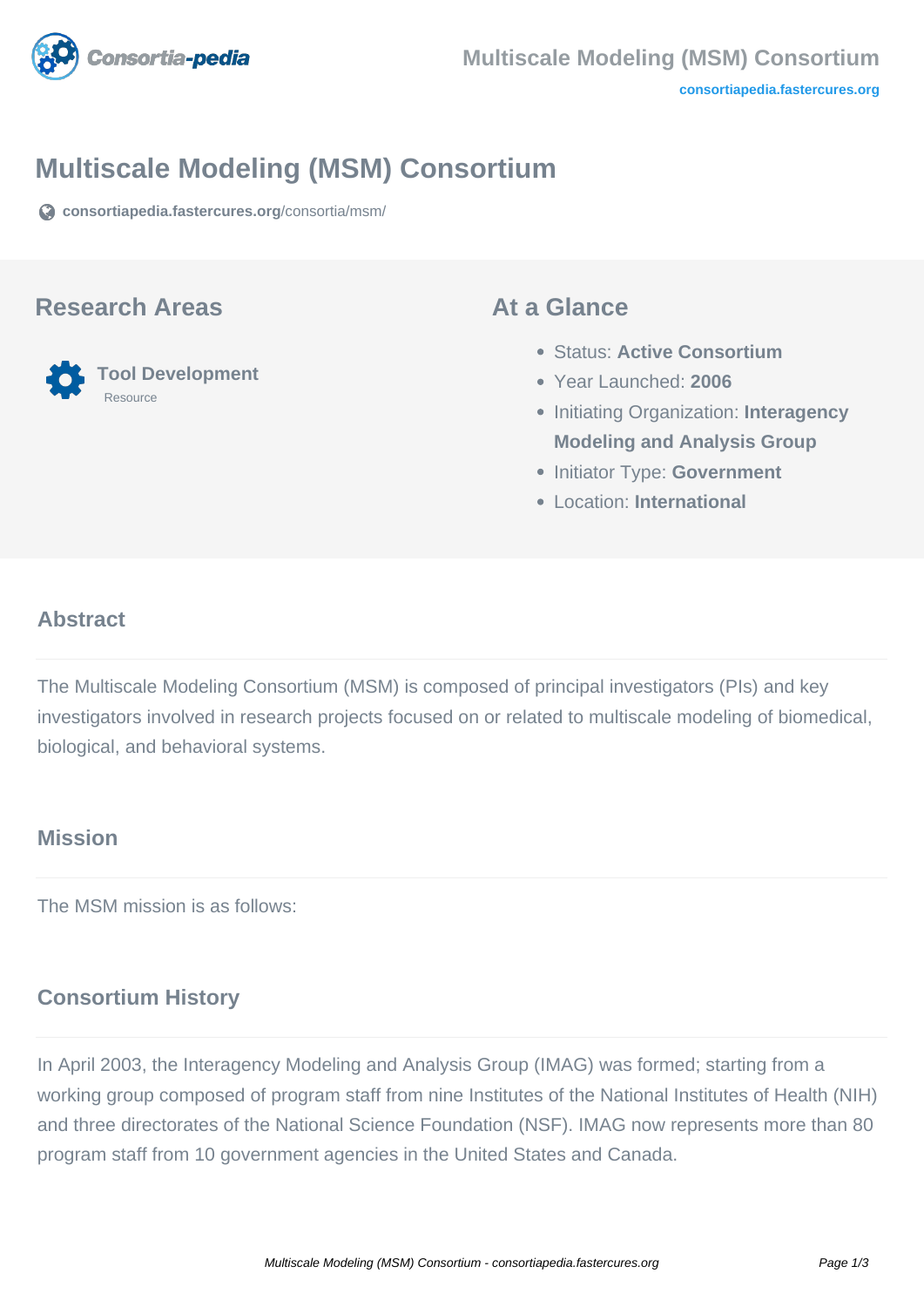

 Since its creation, this group has convened monthly through virtual meetings and at various locations of the IMAG participants. All IMAG participants are involved in managing research programs in biomedical, biological, and behavioral systems that require the development of new and novel modeling and analysis methods.

 MSM has held annual consortium meetings since 2010. The 2015 MSM Consortium Meeting will take place on September 8, 2015, in Bethesda, Md.

## **Structure & Governance**

The Working Group (WG) structure was created by the original set of MSM grantees (in 2006) as a means to discuss important and focused issues concerning multiscale modeling. The WGs undergo an evolution after each annual MSM meeting (change in focus, change in WG co-leads).

MSM contains the following working groups:

## **Impact/Accomplishment**

Since 2006, MSM has met annually, as well as during the year online and through virtual meetings. MSM provides opportunities to

Homepage <http://www.imagwiki.nibib.nih.gov/>

## **Points of Contact**

Grace Peng, Ph.D. Program Director, IMAG Chair National Institute of Biomedical Imaging & Bioengineering phone: 301-451-4778 email: [penggr@mail.nih.gov](mailto:penggr@mail.nih.gov)